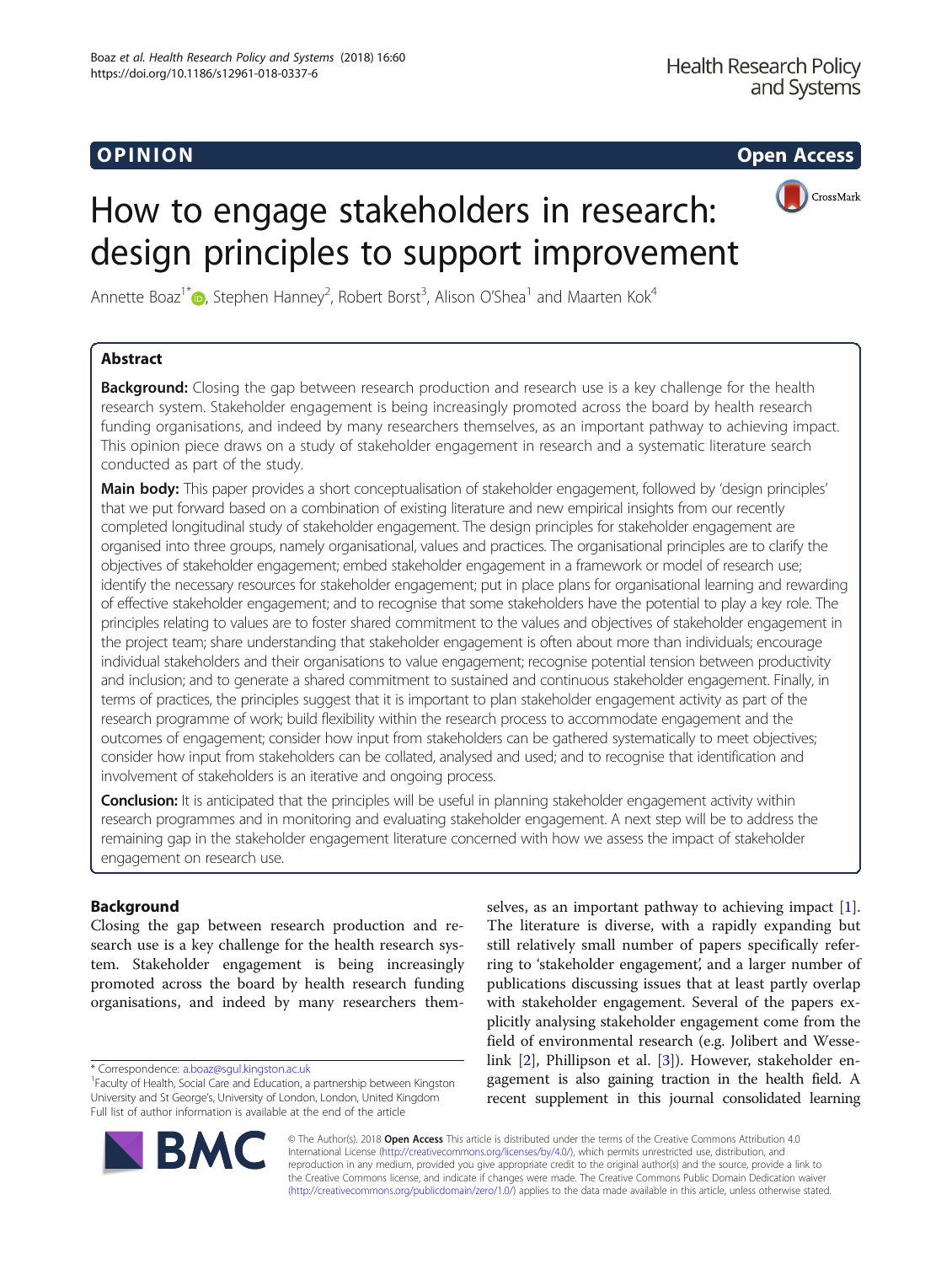relating to tools and approaches to stakeholder engagement within the United Kingdom Department for International Development's Future Health Systems research consortium [[4](#page-7-0)]. In particular, in health, there is an important stream of analysis from North America. A review for the United States Agency for Healthcare Research and Quality drew on papers from a range of fields [[5](#page-7-0)].

This opinion piece provides a short conceptualisation of stakeholder engagement, followed by 'design principles' that we put forward based on a combination of existing literature and new empirical insights from our recently completed longitudinal study of stakeholder engagement in research. We have drawn on a systematic literature search conducted to inform the wider study and in particular to conceptualise stakeholder engagement (Additional file [1](#page-7-0)).

#### Literature review

## Conceptualising stakeholder engagement: What does the literature say?

Stakeholders have been defined as "individuals, organizations or communities that have a direct interest in the process and outcomes of a project, research or policy en*deavor*" ( $[6]$  $[6]$  $[6]$ , p. 5). In seeking to conceptualise stakeholders, Concannon et al. [\[7\]](#page-7-0) developed the 7Ps Framework to identify stakeholders in Patient-Centered Outcomes Research and Comparative Effectiveness Research in the United States of America. The 7Ps are patients and the public, providers, purchasers, payers, public policy-makers and policy advocates working in the non-governmental sector, product makers, and principal investigators. The seven categories signal an overlap with the large literature on patient and public involvement (PPI) in research. However, our focus here is on multi-stakeholder engagement, where diverse groups of stakeholders take part in the research process. Deverka et al. [[6](#page-7-0)] define engagement as "an iterative process of actively soliciting the knowledge, experience, judgment and values of individuals selected to represent a broad range of direct interest in a particular issue, for the dual purposes of: creating a shared understanding; making relevant, transparent and effective decisions" ( $[6]$  $[6]$ , p. 5).

## Roles, activities and phases of stakeholder engagement: What does the literature say?

There are additional issues about the definition of stakeholder engagement when the nature of the engagement activities is considered. For example, there are issues about how far co-creation/participatory action research approaches can be considered to be stakeholder engagement or something so far beyond the usual stakeholder engagement that they are really in a different category [\[8\]](#page-7-0). Similarly, there is a large and currently distinct literature on PPI in research [\[9](#page-7-0)], including the development of reporting guidelines such as GRIPP2 [\[10](#page-7-0)]. There are a number of parallels in the issues discussed in these literatures as well as some interesting differences (particularly in terms of power inequalities). However, herein, we conceptualise PPI as a subset of stakeholder engagement in-line with most of the literature, including Concannon et al. [[7](#page-7-0)].

Most of the stakeholder engagement literature highlights the broad range of activities in which stakeholders can engage depending on their own skills and attributes and the capacity and wishes of the researchers conducting specific studies. At the broadest level of a research system, or research funding body, Lomas [\[11\]](#page-7-0) claimed there were many activities in which stakeholders could be engaged in a 'linkage and exchange' approach for health services research. These were setting priorities, funding programmes, assessing applications, conducting research and communicating findings. The importance of engaging a wide range of stakeholders in priority-setting has often been emphasised. The pioneering study by Kogan and Henkel [[12](#page-7-0)] analysed both the importance of engaging policy-makers in setting research agendas to meet their needs, and the obstacles to making the process work well. These obstacles included issues around how far the assessment of needs-based research should focus on the relevance and practical impact of the research as well as its scientific merit. Many of the more recent studies explicitly examining stakeholder engagement also set out a range of activities in which stakeholders may be involved. These are often related to phases of the research processes. Concannon et al. [[7\]](#page-7-0) provide a list of roles related to stages and used the identified roles in a subsequent review [[13](#page-7-0)].

Knowledge translation (KT) is one of many terms used to describe efforts to ensure research evidence is used to inform decision-making  $[14]$ . Although the importance of engaging stakeholders in KT is recognised, it has been acknowledged that stakeholder engagement is often overlooked in favour of more conventional dissemination strategies [[15](#page-7-0)]. Integrated KT has been developed as an approach to collaborative research in which researchers work with stakeholders who identify a problem and have the influence and sometimes authority to implement the knowledge generated through research [[16](#page-7-0), [17\]](#page-7-0). Grimshaw et al. [[14](#page-7-0)] argue that different groups of stakeholders are likely to be engaged depending on the type of research that is being translated.

## Assessing the impact of stakeholder engagement: What does the literature say?

A final consideration about the nature of the body of literature specifically on stakeholder engagement is that not only is it still quite limited in total, but there are also notable areas where authors claim it is particularly sparse. In particular, Hinchcliff et al. [[18](#page-8-0)] examined the literature on multi-stakeholder health services research collaborations in an attempt to address the question of whether it was worth investing in them. They identified very few studies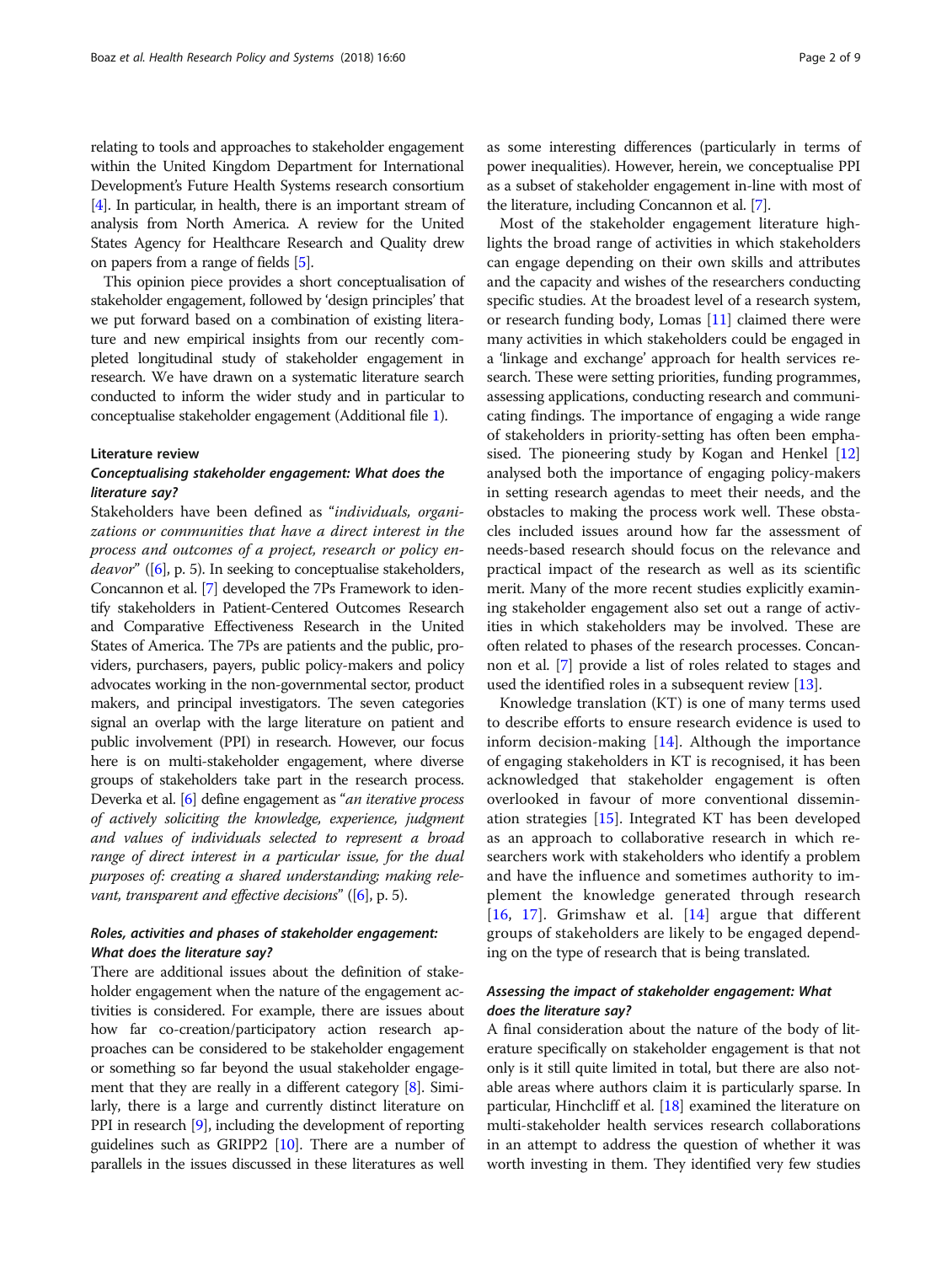(Harvey et al's. [[19](#page-8-0)] 2011 evaluation of a Collaboration for Leadership in Applied Health Research and Care being one exception) and concluded that their generalisability was questionable. They therefore suggested that "*The lack* of reliable evidence compels implementers to rely largely on trial and error, risking variable success"  $(18)$ , p. 124).

The nature of engagement activity is less contentious than the arguments about its potential impact. Research impacts on non-academic audiences are defined by the United Kingdom Higher Education Funding Council as: "benefits to one or more areas of the economy, society, culture, public policy and services, health, production, environment, international development or quality of life, whether locally, regionally, nationally or internationally" [[20\]](#page-8-0). Various studies have attempted to assess a range of impacts of research (especially health research) and/or attempted to identify facilitators and barriers of research use in policy-making. There are also a growing number of reviews of such studies [[21](#page-8-0)–[27\]](#page-8-0). While these are not explicitly studies of stakeholder engagement, many of them have identified some form of collaboration between researchers and users as one of the factors most likely to lead to the research making an impact. However, this wider range of literature does not go into detail in terms of analysing the nature of the processes of stakeholder engagement that leads to impact.

Studies specifically focusing on the impact of stakeholder engagement are less common, although it is a growing area of interest [[28,](#page-8-0) [29](#page-8-0)]. Jolibert and Wesselink [[2\]](#page-7-0) found a few examples of impact, but suggested ways to increase impact through what they describe as sustained interactions. Concannon et al. concluded that approximately 20% of their study participants "reported that stakeholder engagement improved the relevance of research, increased stakeholder trust... enhanced mutual learning by stakeholders, and researchers about each other, or improved research adoption" ( $[13]$ , p. 1697), whereas 6% reported improved transparency and 9% increased understanding of research processes. Also, while Forsythe et al. referred to a lack of evidence about impact, they also observed that "Commonly reported contributions included changes to project methods, outcomes or goals; improvement of measurement tools; and interpretation of qualita-tive data" ([[30](#page-8-0)], p. 13). In the United States, the Center for Medical Technology Policy website makes a strong statement about the impact of stakeholder engagement: "Including the perspectives of all key stakeholders has powerful benefits, enhancing both the short- and long-term relevance of clinical research efforts" [[31\]](#page-8-0).

## Assessing the impact of stakeholder engagement: a new study

Given the diversity of stakeholder engagement and the thin evidence base for its impact, our study set out to identify a set of indicators that might be used to identify stakeholder engagement with potential for impact. We identified a study called the European study on Quantifying Utility of Investment in Protection from Tobacco (EQUIPT) and then conducted our own study, Stakeholder Engagement in EQUIPT (SEE-Impact) as a prospective study of stakeholder engagement running alongside. EQUIPT, a major European Commission (EC) – funded project, aimed to achieve impact through extensive stakeholder engagement. Both studies are briefly described in Box 1.

The results of the EQUIPT study have now been published [[32,](#page-8-0) [33\]](#page-8-0) and a full account of the main methods from SEE-Impact have been submitted for publication. Papers on the full findings are being finalised. Herein, our aim is to address the statement in our original funding proposal in 2013 that it should be possible to identify aspects of the stakeholder engagement (and perhaps other features of the processes) that might be viewed as intermediate indicators of the eventual impact achieved.

Our analysis of the complex and nuanced process of stakeholder engagement has resulted not in a list of indicators, but in a set of design principles. We hope that these design principles will help to inform the future development of stakeholder engagement as a mechanism for promoting research impact. These principles, rooted in both the existing literature and in the findings from our prospective study of stakeholder engagement, are intended to inform the planning and delivery of stakeholder engagement activities. It is anticipated that they will also provide a structure for building a narrative account of stakeholder engagement as part of an evaluation of an individual project or programme. They might also provide a starting point for the development of future indicators.

## Design principles for stakeholder engagement in research

The project team (comprising members of the SEE-Impact research team and collaborators from EQUIPT) met for a 2 day analysis workshop. One aim of the workshop was to begin to build a consensus among the team on what seemed to be the key design principles emerging from the SEE-Impact data and the on-going literature review. SEE-Impact data included observational data, interviews and document analysis. The research team continued to develop the principles through an ongoing period of deliberation, informed by the impact study and the literature. As part of this process, the principles were categorised into three groups, namely organisational, values and practices.

In this section, we first present empirical evidence from the SEE-Impact study that informed our development of the design principles. We then briefly summarise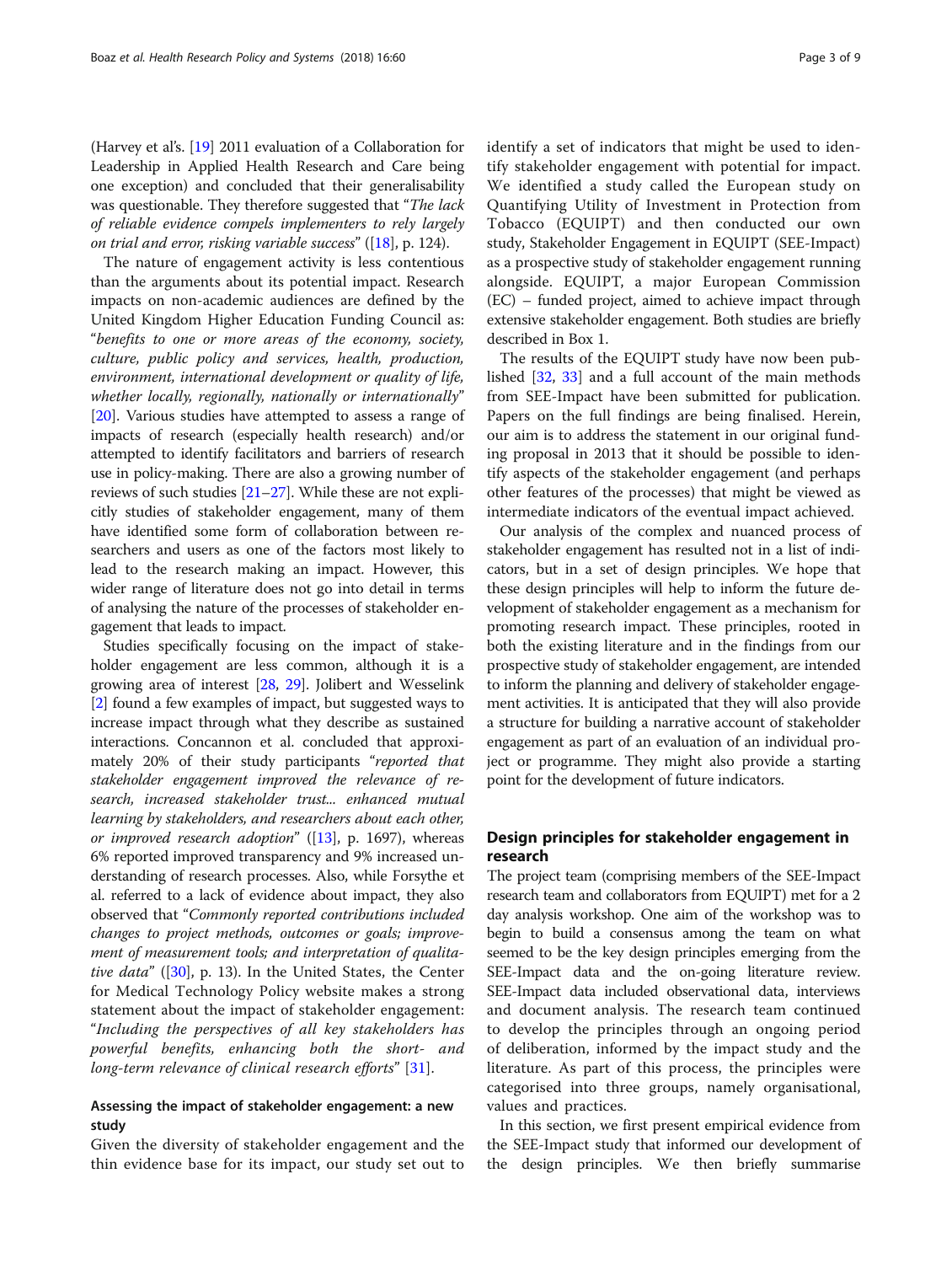## Box 1: Studying stakeholder engagement in tobacco control policy

## EQUIPT: the European-study on Quantifying Utility of Investment in Protection from Tobacco

The EQUIPT study set out to work with stakeholders to develop a tool to help government officials, policy-makers and healthcare providers across Europe examine the cost effectiveness and impact of anti-smoking initiatives. The tool was developed as part of a €2 million European Commission grant. An earlier version had already been piloted with local authorities around the United Kingdom, with users able to draw on specific circumstances, statistics and data to predict the impact of tobacco control in their particular regions. The successful stakeholder engagement in the United Kingdom work encouraged the research team to fully integrate stakeholder engagement into the European study. In this study, the following stakeholders were identified: National and European stakeholders consisting of policy-makers, academics, health authorities, insurance companies, advocacy groups, ministries of finance, national committees, clinicians and health technology assessment (HTA) professionals, and experts on smoking cessation and HTA. Ninety three stakeholders took part. They were engaged in a variety of ways, including through one-to-one interviews, Skype meetings and events. Much of the engagement activity focused on the development of the return of investment tool for application in different countries.

SEE-Impact: Stakeholder Engagement in EQUIPT for Impact SEE-IMPACT was a 3-year prospective study awarded £157,000 from the United Kingdom's Medical Research Council funding as part of their joint Methodology Programme with the National Institute for Health Research, earmarked to boost understanding of the impact of health-related studies on society and the economy. The study compared and contrasted the way the EQUIPT decision support tool was taken up in a further four European countries – Germany, Hungary, the Netherlands and Spain. The SEE-Impact study focused in particular on the ways in which stakeholders were engaged throughout the EQUIPT study. The study used a range of methods including interviews, surveys, observations and reviews of documents to develop a detailed understanding of how stakeholder engagement might work as a mechanism for promoting impact. An initial literature review on stakeholder engagement was used to distil a set of propositions for testing. Further details about the project can be found on the website of the MRC (now under United Kingdom Research and Innovation).

published evidence for each group of design principles in order to situate them in the wider literature.

## Design principles and empirical evidence from the stakeholder engagement in EQUIPT for impact (SEE-impact) study

The stakeholder engagement study (SEE-Impact) and the project being studied (EQUIPT) are described in Box 1. In terms of the organisational level principles, the EQUIPT project objectives for stakeholder engagement were clear, as set out in the proposal, protocol and project documents [\[34](#page-8-0)]. The key aims of stakeholder engagement activity were to access the knowledge and skills (described in the protocol as co-creation innovation in the working space) and to increase influence and impact (described in the protocol as dissemination innovation in the transfer space through stakeholder engagement).

In terms of values, the commitment to stakeholder engagement was more clearly demonstrated by some of the EQUIPT project team members than others. For some team members, previous successful experience of an interactive form of working with stakeholders had built a commitment to this particular way of working. It also provided experience of practical elements of working with stakeholders, but perhaps most importantly lived experience of the practical benefits of engagement. For other members of the team, too, working with stakeholders fitted closely with their ethos and values. For example, the Hungarian team talked about their pragmatic approach to research and the need to conduct useful and usable research, with stakeholder engagement being a key component. However, a small group within the wider project team did not seem committed to ensuring stakeholder engagement remained a core element of the project. They favoured a particular, individualised approach to stakeholders and, over time, partially reshaped the stakeholder engagement activities to something more akin to research participation (that is, taking part in a research study as a means of generating specific data as determined by researchers, rather than as co-producers of research). Finally, not all stakeholders identified by the project team were interested in engaging with the project. In particular, the lack of policy priority given to smoking cessation (the focus of the return on investment (ROI) tool) made engagement of policy stakeholders in the Netherlands very difficult to achieve.

In terms of practices, while the EQUIPT project protocol did set out how the stakeholder engagement would operate [[34](#page-8-0)], there was not as much flexibility as the investigators would have liked in terms of the project plan and this had an impact on the nature of the stakeholder engagement activities. In particular, time intensive methods of engagement originally proposed in the protocol (particularly the large number of face-to-face meetings) began to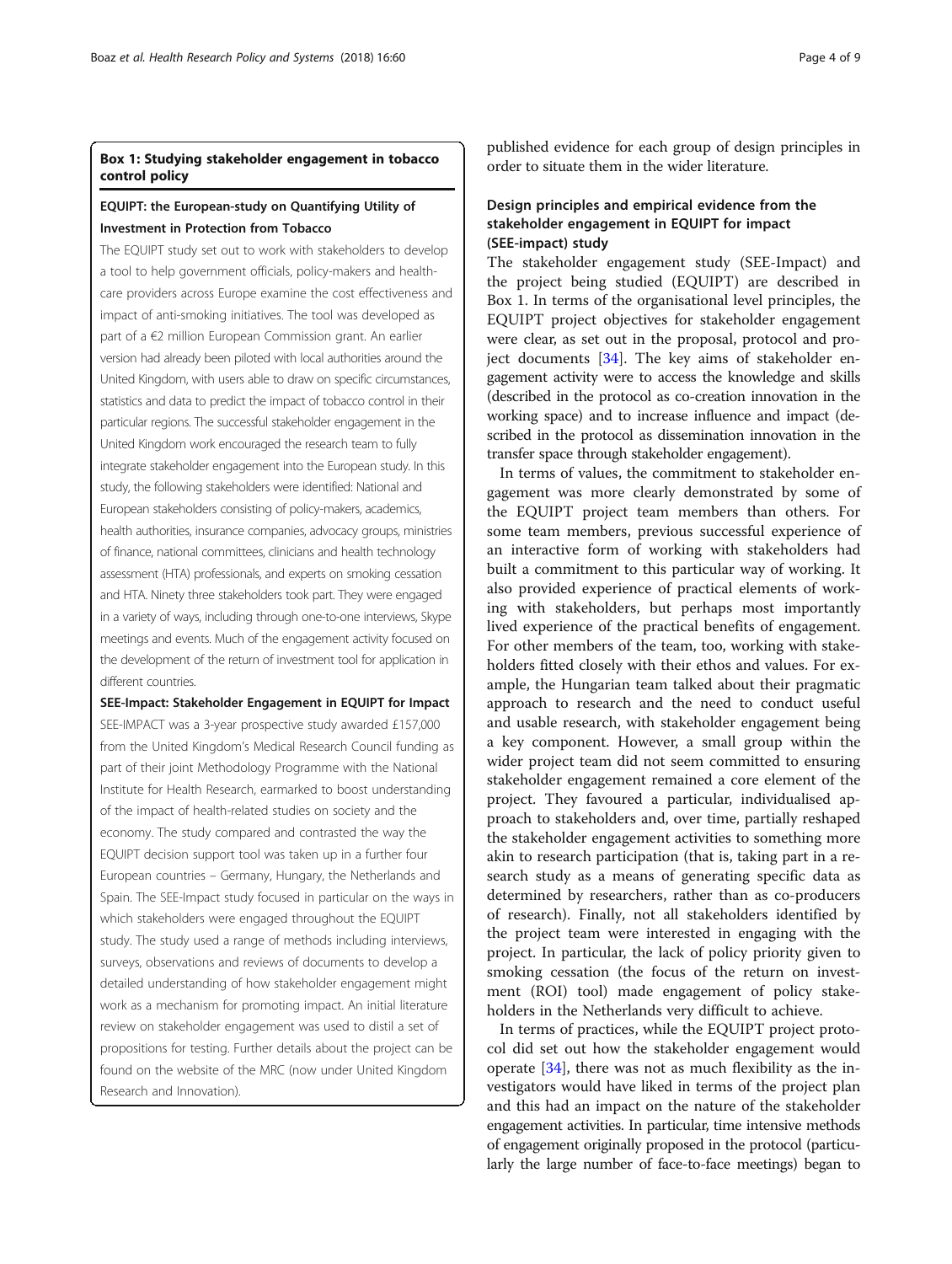look unrealistic to members of the team. The lack of flexibility came in part from the funder. The EC told the project team at an early point that there was no scope for negotiation around the project end date. Thus, initial delays in the project put a strain on the project timetable and deliverables. Members of the team proposed a shift from face-to-face meetings with stakeholders to Skype meetings in an effort to 'catch up'. The technical team producing the new version of the ROI tool for roll out in Europe added to a sense of urgency in 'speeding up' the stakeholder engagement work with their need for data to feed into their work. Nevertheless, despite the practical difficulties, in EQUIPT, a significant amount of consideration had been given to stakeholder engagement, including planning how the input provided by stakeholders might be gathered, collated, analysed and used. Vokó et al. highlight that it is important to "fully analyse several aspects of stakeholder engagement in research" ([\[32\]](#page-8-0), p. 15) and note that there is a tendency to ignore the value of early stakeholder engagement when it comes to development and transferability in the work of economic evaluation. EQUIPT's careful consideration and the methods adopted facilitated a much more rigorous approach to stakeholder engagement than is often experienced.

#### Design principles and supporting literature

The design principles for stakeholder engagement are organised into three groups, namely organisational, values and practices, albeit with some inevitable overlaps. We look at each category in turn, alongside a consideration of some of the relevant literature.

#### **Organisational**

- 1) Clarify the objectives of stakeholder engagement
- 2) Embed stakeholder engagement in a framework or model of research use
- 3) Identify the necessary resources for stakeholder engagement
- 4) Put in place plans for organisational learning and rewarding of effective stakeholder engagement
- 5) Recognise that some stakeholders have the potential to play a key role

Some examples from the literature It is desirable to have a conceptual framework that situates stakeholder engagement as part of a plan for promoting research use in practice. Deverka et al. [[6\]](#page-7-0) proposed an 'analytic-deliberative' conceptual model for stakeholder engagement which "illustrates the inputs, methods and outputs relevant to CER [comparative effectiveness research]. The model differentiates methods at each stage of the project; depicts the relationship between components; and identifies outcome measures for evaluation of the process" ( $[6]$  $[6]$ , p. 1). Furthermore, having a clear evaluation plan is considered critical. Concannon et al. recommended conducting "evaluative research on the impact of stakeholder engagement on the relevance, transparency and adoption *of research*" ([\[13\]](#page-7-0), p. 1698). Esmail et al. argue that evaluations of stakeholder engagement should be "designed a priori as an embedded component of the research process"  $([35], p. 142)$  $([35], p. 142)$  $([35], p. 142)$ . They suggest that, where possible, evaluations should use predefined, validated tools. Jolibert and Wesselink [\[2](#page-7-0)] point out that linking stakeholders' contributions with specific research objectives is important in order to establish when and how to engage and with whom. They argue that, at the recruitment stage, stakeholders should be made aware of, for example, their role/ s, what they could contribute, costs in terms of time and effort, and benefits. Concannon et al. also conclude that funding is needed "to account for the costs of implementing meaningful engagement activities" ([\[7\]](#page-7-0), p. 989).

In a Canadian study looking at stakeholder involvement in KT as a means of leading to more evidence-informed healthcare, Holmes et al. [[36](#page-8-0)] identify a range of complexities which, they argue, need to be taken into account by funding schemes in order to meet funders' and stakeholders' expected ROI. Stakeholder involvement in research and implementing its findings is complex and time consuming, and the authors recommend an advocacy role where funders support a range of activities to address barriers to effective KT. These include carrying out an assessment of stakeholders' KT needs "to identify gaps and opportunities and avoid duplication of efforts"  $(36)$ , p. 6). Kramer et al. [\[37\]](#page-8-0) looked at the involvement of intermediary organisations as research partners on three interventions across four sectors, namely manufacturing, transportation, service and electrical utilities sectors. The authors describe the difficulties, benefits and challenges from the perspectives of both researchers and research partners and stress the importance of allowing the design of the protocol to be collaborative and flexible. Researchers need to honour, trust and respect their partners' knowledge and expertise, and take into account their needs and priorities. Failure to meet these criteria will significantly dampen stakeholders' enthusiasm. They also point out the importance of having a model of collaborative research with clear guidelines of how to conduct partnership research projects in order to further facilitate the use of research by practitioners. There would be an invested interest in "the research question, design and findings, and this would prove to be very valuable as a knowledge transfer strategy" ([[37\]](#page-8-0), p. 330).

The main literature on stakeholder analysis of policymaking is also useful for highlighting that some stakeholders have more potential to play a key role in the policy deliberations than others. For example, as part of their review of stakeholder analysis of health policy-making, Brugha and Varvasovszky [[38\]](#page-8-0) described an example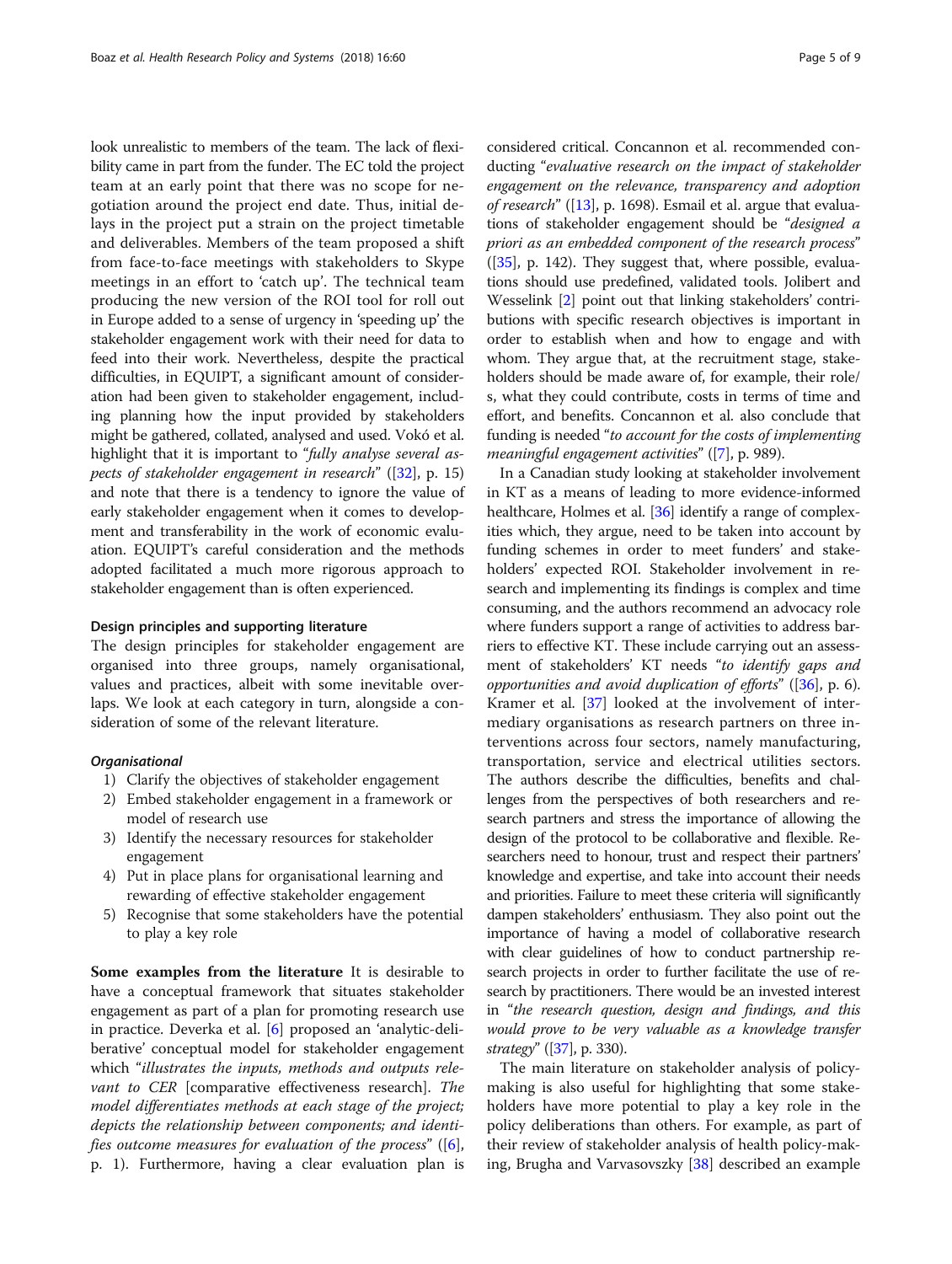in which the Hungarian Ministries of Finance and Industry were non-mobilised, high-influence, low-interest stakeholders in debates about public health interventions, but might, in some circumstances, become mobilised high-interest actors.

## Values

- 6) Foster shared commitment to the values and objectives of stakeholder engagement in the project team
- 7) Share understanding that stakeholder engagement is often about more than individuals
- 8) Encourage individual stakeholders and their organisations to value engagement
- 9) Recognise potential tension between productivity and inclusion
- 10) Generate a shared commitment to sustained and continuous stakeholder engagement

Some examples from the literature Concannon et al. [[7\]](#page-7-0) stress that researchers and stakeholders should be committed to the processes from the outset. Hinchcliff et al. [[18](#page-8-0)] argue that it is important to define expectations and roles and provide time. Hering et al.'s [\[39](#page-8-0)] global study of water science and technology used stakeholder involvement in the objectives and approaches of the research for the co-production of knowledge as part of transdisciplinary research. Key aspects of particular value to the research included early identification and involvement of stakeholders, continuous engagement with stakeholders, and availability to stakeholders of supporting materials and in multiple languages. Mallery et al. recommend continuing to build trust with stakeholders "throughout the engagement process"  $([5], p. 27)$  $([5], p. 27)$  $([5], p. 27)$ .

## Practices

- 11) Plan stakeholder engagement activity as part of the research programme of work
- 12) Build flexibility within the research process to accommodate engagement and the outcomes of engagement
- 13) Consider how input from stakeholders can be gathered systematically to meet objectives
- 14) Consider how input from stakeholders can be collated, analysed and used
- 15) Recognise identification and involvement of stakeholders is an iterative and ongoing process

Some examples from the literature Forsythe et al. [[30](#page-8-0)] highlight the importance of careful and strategic selection of stakeholders. As part of evidence and experience-based guidance to researchers and practice personnel about forming and carrying out effective research partnerships, Ovretveit et al. [\[40\]](#page-8-0) developed a guide to categorise and

describe types of partnerships or approaches to collaborative working. The guide sets out a framework for the roles and tasks, and the allocation of responsibilities for each partner involved. Roles and tasks are assigned to three main categories, namely questions, design and data, reporting and dissemination, and implementation and integration into organisation or policy. Concannon et al. [[13](#page-7-0)] suggest the need to develop (and validate) stakeholder engagement tools to support engagement work. Forsythe et al. also stress the importance of "establishing 'parameters and expectations for roles', giving stakeholders guidance, and allowing time for stakeholders to 'get comfortable with their roles' as important tasks" ( $[30]$ , p. 19).

The review of methods of stakeholder engagement conducted by Mallery et al. [\[5](#page-7-0)] identified a range of innovative methods and stressed the potential for engaging stakeholders at different points in the research process. The five methods highlighted for consideration were online collaborative forums, product development challenge contests, online communities, grassroots community organising and collaborative research. Jolibert and Wesselink [[2\]](#page-7-0) explored levels and types of stakeholder engagement in 38 EC-funded biodiversity research projects and the impacts of collaborative research on policy, society and science. They looked at how and when stakeholders were involved and the roles played, and argue that greater engagement throughout the whole of the research process, rather than, for example, at the dissemination stage, tends to lead to improved assessment of environmental change and effective policy proposals. Jolibert and Wesselink suggest, following Huberman's [\[41](#page-8-0)] work in education, that it is desirable to have 'sustained interactivity' between researchers and users. Concannon et al. suggest that "General principles can be drawn from community-based participatory research, which underscores that engagement is a relationship-building process" ([[7\]](#page-7-0), p. 988). They found that, if bi-directional relationships are sustained over time, stakeholders can serve as ambassadors for high-integrity evidence even where the findings are contrary to generally accepted beliefs. Hinchcliff et al. point to the importance of "building respect and trust through ongoing interaction"  $([18], p. 125)$  $([18], p. 125)$  $([18], p. 125)$ . Forsythe et al. flag up the importance of continuous involvement and using in-person contact to build relationships [[30\]](#page-8-0). They also stress the value in having a flexible approach that can adapt to the practical needs of stakeholders. A recent supplement of this journal edited by Paina et al. [\[4](#page-7-0)] also highlighted the importance of flexibility in making space for stakeholder engagement in research processes.

Based on the literature and the application of initial principles to our study, we have developed the elaborated design principles presented in Box 2.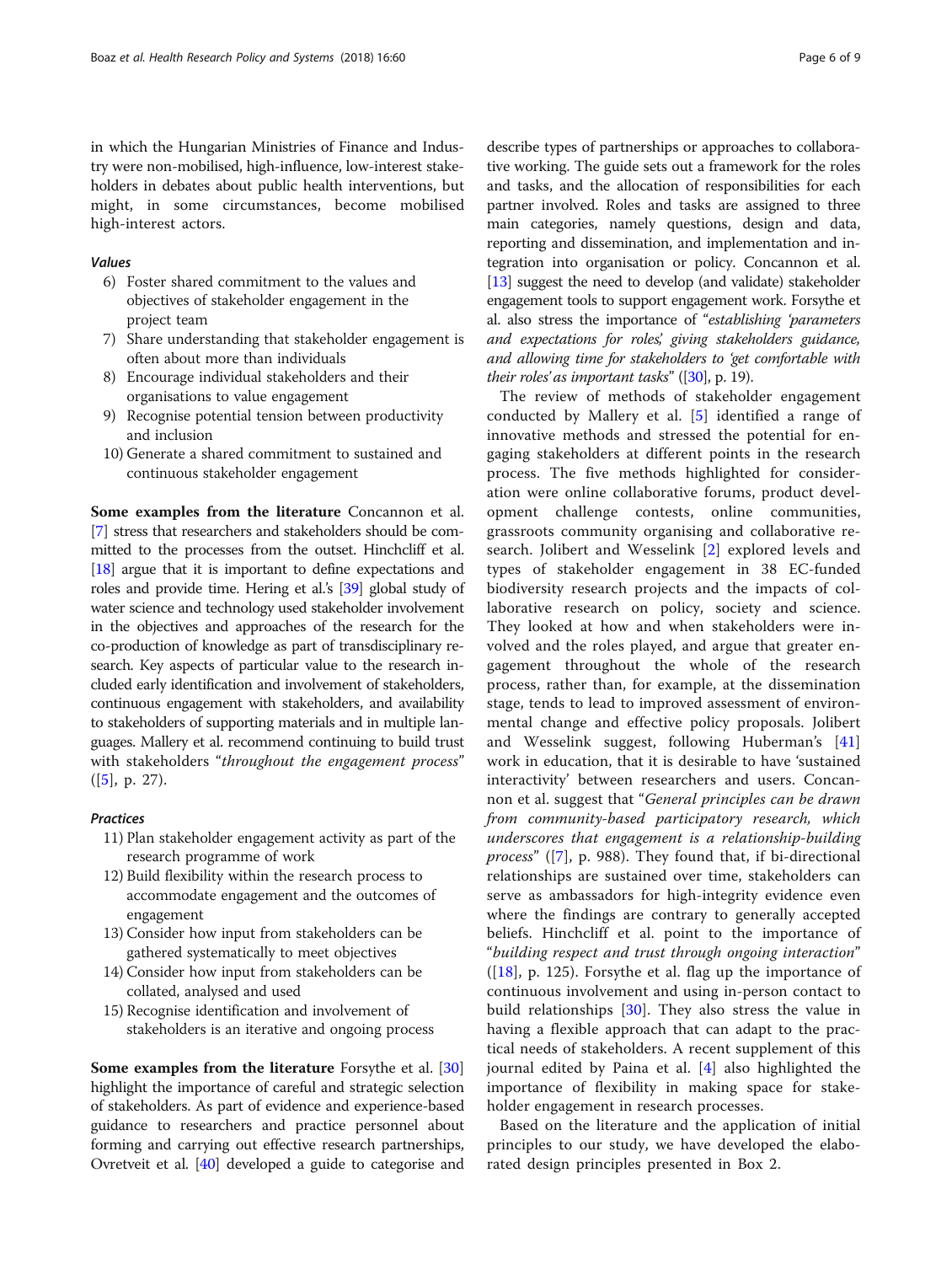#### Box 2 Design principles for stakeholder engagement

## Organisational

#### 1) Clarify the objectives of stakeholder engagement

The objectives might be one or more of accessing knowledge and skills; supporting interpretation of the results and drafting recommendations; supporting future influence and impact on policy and practice; increasing recruitment/enabling research; supporting transferability. The objectives need to be shared then among all parties.

#### 2) Embed stakeholder engagement in a framework or model of research use

There are a number of models and frameworks designed to show how stakeholders might be engaged in a way that helps increase the chances of research being used in policy and practice, for example, the linkage and exchange model [[9\]](#page-7-0)

#### 3) Identify the necessary resources for stakeholder engagement

Resources to consider are budget, time, skills and competences to manage engagement

4) Put in place plans for organisational learning and rewarding of effective stakeholder engagement, for example, through appropriate evaluation of stakeholder engagement

#### 5) Recognise that some stakeholders have the potential to play a key role

Identify those stakeholders who are particularly interested in being engaged and those who are likely to be influential. Depending on the objective of stakeholder engagement, they may provide the most useful input, and are most likely to play a key role in using the results; their engagement should be especially encouraged

#### Values

## 6) Foster shared commitment to the values and objectives of stakeholder engagement in the project team

Ideally, make sure the commitment is there from the outset [\[6](#page-7-0)]

## 7) Share understanding that stakeholder engagement is often about more than individuals

Consideration needs to be given to stakeholders' roles where they act as representatives – their power and influence within organisations and networks they represent and how these change over time

#### 8) Encourage individual stakeholders and their organisations to value engagement

Support and build capacity for stakeholders and their organisations to engage

#### 9) Recognise potential tension between productivity and inclusion

Engagement may lead to greater relevance and impact, but may have implications for productivity in meeting project objectives (for example, in a timely fashion). Engaging stakeholders, taking into account their needs and inputs and adjusting elements of the research project based on their feedback takes time and can slow down the research process

## 10) Generate a shared commitment to sustained and continuous stakeholder engagement

Project teams and stakeholders see the value of links between research producers and research users to build ongoing collaborations in order to meet the objectives

## Practices

#### 11) Plan stakeholder engagement activity as part of the research programme of work

This should be built into the project protocol or plan (see Pokhrel et al. [\[34\]](#page-8-0))

## 12) Build flexibility within the research process to accommodate engagement and the outcomes of engagement

It will also be important to build in mechanisms to allow researchers to have the independence to articulate what is out of scope

## 13) Consider how input from stakeholders can be gathered systematically to meet objectives

The importance of some face-to-face contact and interactions should be considered

#### 14) Consider how input from stakeholders can be collated, analysed and used

This important aspect of stakeholder engagement needs to be considered earlier than often happens

## 15) Recognising identification and involvement of stakeholders is an iterative and ongoing process

Ongoing interaction will be fostered by taking the time and creating the structures to build trustful relationships ([\[6](#page-7-0), [12](#page-7-0)])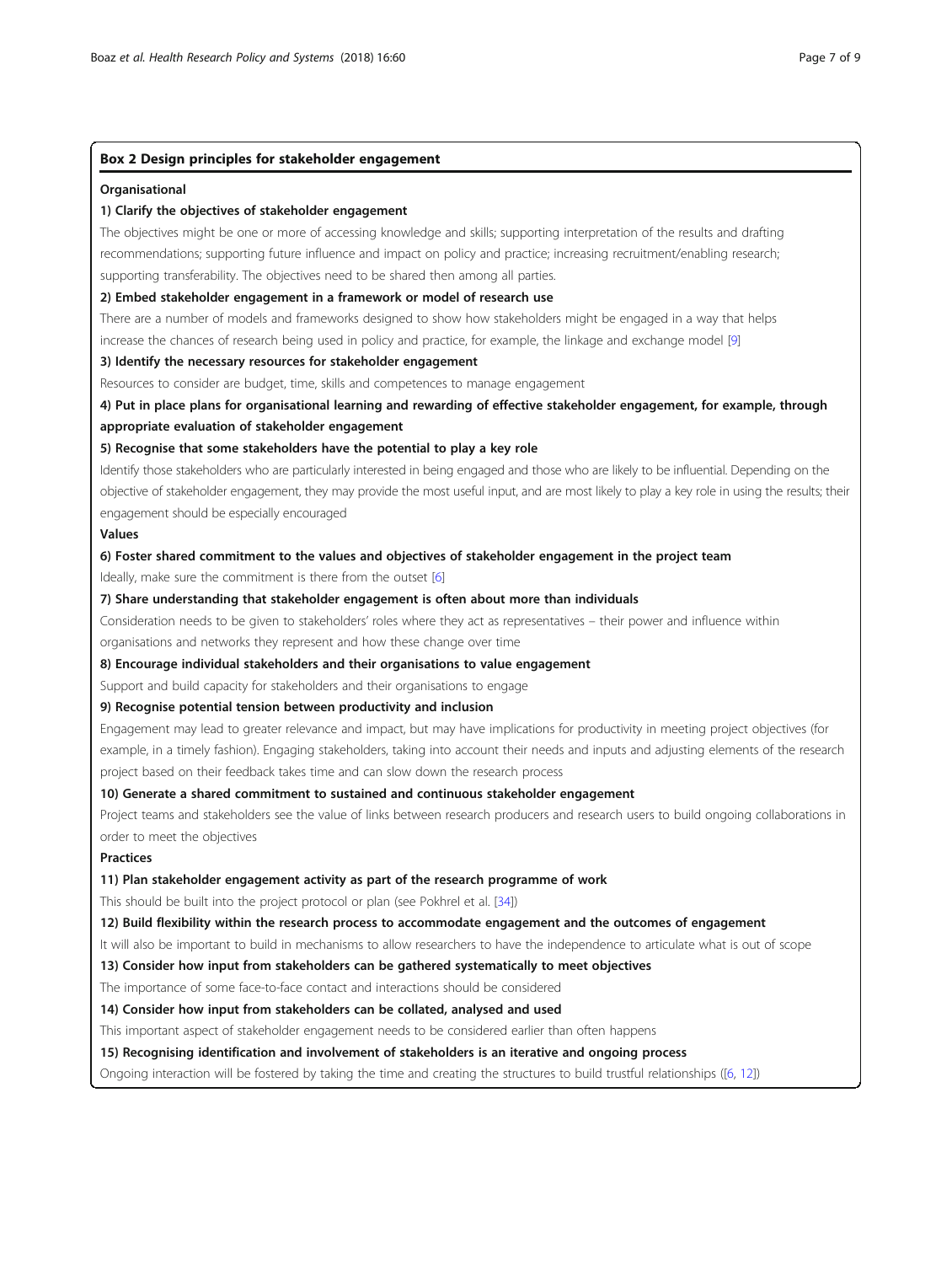## <span id="page-7-0"></span>**Conclusions**

There is a growing interest in stakeholder engagement as a potentially promising approach to promoting research impact. There is also a developing literature mapping out who potential stakeholders might be (the 'who'), considering approaches to stakeholder engagement (the 'how') and identifying rationales for stakeholder engagement (the 'why'). In this paper, evidence from the literature around these dimensions has been combined with the findings from our study of stakeholder engagement in an ECfunded project to develop a set of design principles to inform future stakeholder engagement in research. The design principles encompass organisational factors, values and practices. We hope that the principles will be useful in planning stakeholder engagement activity within research programmes and in monitoring and evaluating stakeholder engagement. Active engagement of stakeholders may well shift our understanding of what research use looks like [[39](#page-8-0)]. A next step will be to address the remaining gap in the stakeholder engagement literature concerned with how we assess the impact of stakeholder engagement on research use.

## Additional file

[Additional file 1:](https://doi.org/10.1186/s12961-018-0337-6) SEE-Impact study literature search. (DOCX 17 kb)

#### Abbreviations

EC: European Commission; EQUIPT: European-study on Quantifying Utility of Investment in Protection from Tobacco; KT: Knowledge translation; PPI: Patient and public involvement; ROI: Return on investment; SEE-Impact: Stakeholder Engagement in EQUIPT for Impact

#### Acknowledgements

The authors would like to acknowledge the contribution of the EQUIPT team, in particular, the Principal Investigator Subhash Pokhrel.

#### Funding

The SEE-Impact study (Stakeholder Engagement in EQUIPT for Impact), received funding from the United Kingdom Medical Research Council to explore the engagement of stakeholders in the EQUIPT project. The funding body had no role in the design of the study and collection, analysis, and interpretation of data and in writing the manuscript.

#### Authors' contributions

AB and SH conceived of the study. All authors contributed to the design, data collection and analysis. An initial draft of the paper was produced by AB, with all authors contributing significantly to its development and revision. The final version has been approved by all authors.

#### Ethics approval and consent to participate

Ethical approval for the study entitled 'Stakeholder Engagement in EQUIPT for Impact (SEE-IMPACT)' was gained from the Research Ethics Committee, the Faculty of Health, Social Care and Education, St George's University of London and Kingston University, on 18th March 2014.

#### Consent for publication

Not applicable.

## Competing interests

The authors declare that they have no competing interests.

#### Publisher's Note

Springer Nature remains neutral with regard to jurisdictional claims in published maps and institutional affiliations.

#### Author details

<sup>1</sup> Faculty of Health, Social Care and Education, a partnership between Kingston University and St George's, University of London, London, United Kingdom. <sup>2</sup> <sup>2</sup>Health Economics Research Group, Brunel University London, Uxbridge, United Kingdom. <sup>3</sup> Erasmus School of Health Policy & Management, Rotterdam, The Netherlands. <sup>4</sup>VU University Amsterdam, Amsterdam, The Netherlands.

## Received: 28 February 2018 Accepted: 6 June 2018

#### References

- 1. Kok M, Gyapong J, Wolffers I, Ofori-Adjei D, Ruitenberg J. Which health research gets used and why? An empirical analysis of 30 cases. Health Res Policy Syst. 2016;14:36. <https://doi.org/10.1186/s12961-016-0107-2>.
- 2. Jolibert C, Wesselink A. Research impacts and impact on research in biodiversity conservation: The influence of stakeholder engagement. Environ Sci Policy. 2012;20:100–11.
- 3. Phillipson J, Lowe P, Proctor A, Ruto E. Stakeholder engagement and knowledge exchange in environmental research. J Environ Manag. 2012;95: 56–65. <https://doi.org/10.1016/j.jenvman.2011.10.005>.
- 4. Paina L, Ekirapa-Kiracho E, Ghaffar A, Bennett S. Engaging stakeholders in implementation research: tools, approaches, and lessons learned from application. Health Res Policy Syst. 2017;15(Suppl 2):104.
- 5. Mallery C, Ganachari D, Fernandez J, Smeeding L, Robinson S, Moon M, Lavallee D, Siegel J. Innovative Methods in Stakeholder Engagement: An Environmental Scan. Prepared by the American Institutes for Research under contract No. HHSA 290 2010 0005 C. AHRQ Publication NO. 12- EHC097-EF. Rockville: Agency for Healthcare Research and Quality; 2012.
- 6. Deverka PA, Lavallee DC, Desai PJ, Esmail LC, Ramsey SD, Veenstra DL, et al. Stakeholder participation in comparative effectiveness research: defining a framework for effective engagement. J Comp Eff Res. 2012;1(2):181–94.
- 7. Concannon TW, Meissner P, Grunbaum JA, McElwee N, Guise JM, Santa J, Conway PH, Daudelin D, Morrato EH, Leslie LK. A new taxonomy for stakeholder engagement in patient centered outcomes research. J Gen Intern Med. 2012;27:985–91. [https://doi.org/10.1007/s11606-012-2037-1.](https://doi.org/10.1007/s11606-012-2037-1)
- 8. Greenhalgh T, Jackson C, Shaw S, Janaiman T. Achieving research impact through cocreation in community-based health services: literature review and case study. Milbank Q. 2016;94(2):392–429.
- 9. Boaz A, McKevitt C, Biri D. Rethinking the relationship between science and society: has there been a shift in attitudes to patient and public involvement and public engagement in science in the United Kingdom? Health Expect. 2016;19(3):592–601. [https://doi.org/10.1111/hex.12295.](https://doi.org/10.1111/hex.12295)
- 10. Staniszewska S, Brett J, Simera I, Seers K, Mockford C, Goodlad S, et al. GRIPP2 reporting checklists: tools to improve reporting of patient and public involvement in research. BMJ. 2017;358:j3453.
- 11. Lomas J. Using 'linkage and exchange' to move research into policy at a Canadian foundation. Health Aff. 2000;19(3):236–40. [https://doi.org/10.1377/](https://doi.org/10.1377/hlthaff.19.3.236) [hlthaff.19.3.236.](https://doi.org/10.1377/hlthaff.19.3.236)
- 12. Kogan M, Henkel M. Government and Research: The Rothschild Experiment in a Government Department. London: Heinemann Educational Books; 1983. (2nd edition. Dortrecht: Springer; 2006).
- 13. Concannon TW, Fuster M, Saunders T, Patel K, Wong JB, Leslie LK, Lau J. A systematic review of stakeholder engagement in comparative effectiveness and patient-centered outcomes research. J Gen Intern Med. 2014;29:1692–701. <https://doi.org/10.1007/s11606-014-2878-x>.
- 14. Grimshaw JM, Eccles MP, Lavis JN, Hill SJ, Squires JE. Knowledge translation of research findings. Implement Sci. 2012;7:50. <https://doi.org/10.1186/1748-5908-7-50>.
- 15. Bowen S, Graham ID. Integrated knowledge translation. In: Straus SE, Tetroe J, Graham ID, editors. Knowledge Translation in Health Care: Moving from Evidence to Practice. Chichester: John Wiley & Sons Ltd; 2013. [https://doi.](https://doi.org/10.1002/9781118413555.ch02) [org/10.1002/9781118413555.ch02](https://doi.org/10.1002/9781118413555.ch02).
- 16. McCutcheon C, Graham ID, Kothari A. Defining integrated knowledge translation and moving forward: a response to recent commentaries. Int J Health Policy Manage. 2017;6(5):299–300.
- 17. Gagliardi AR, Berta W, Kothari A, Boyko J, Urquhart R. Integrated knowledge translation (IKT) in health care: a scoping review. Implement Sci. 2016;11:38. <https://doi.org/10.1186/s13012-016-0399-1>.